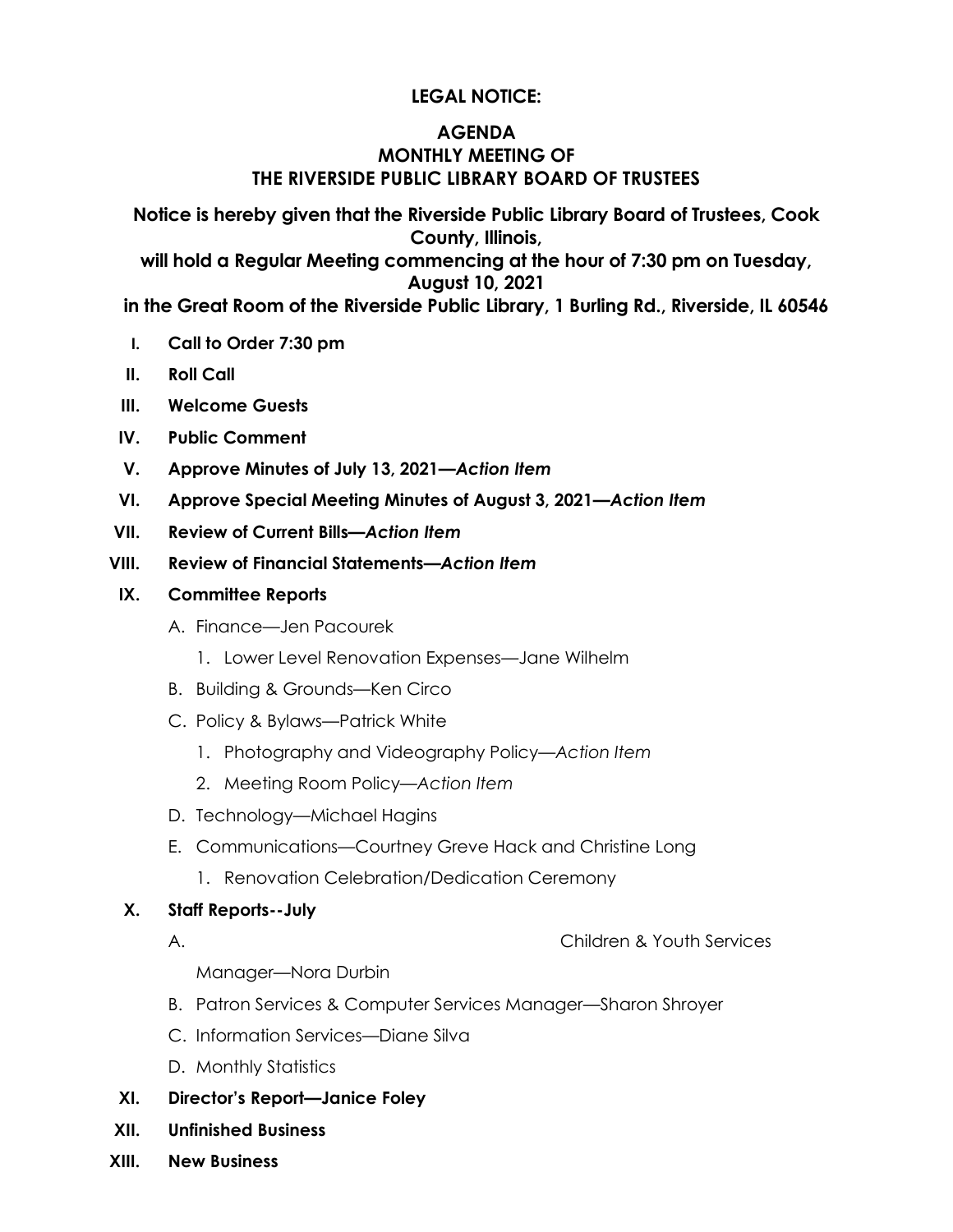A. Restroom Updates Estimate*—Action Item*

## **XIV. Announcements**

# **XV. Correspondence & FYIs**

A. Sanlee Radigan Trust

## **XVI. Executive Session**

*The Board of Trustees may decide, by a roll call vote, to convene in executive session if there are matters to discuss confidentially, in accordance with the Open Meetings Act.*

# **XVII. Adjournment**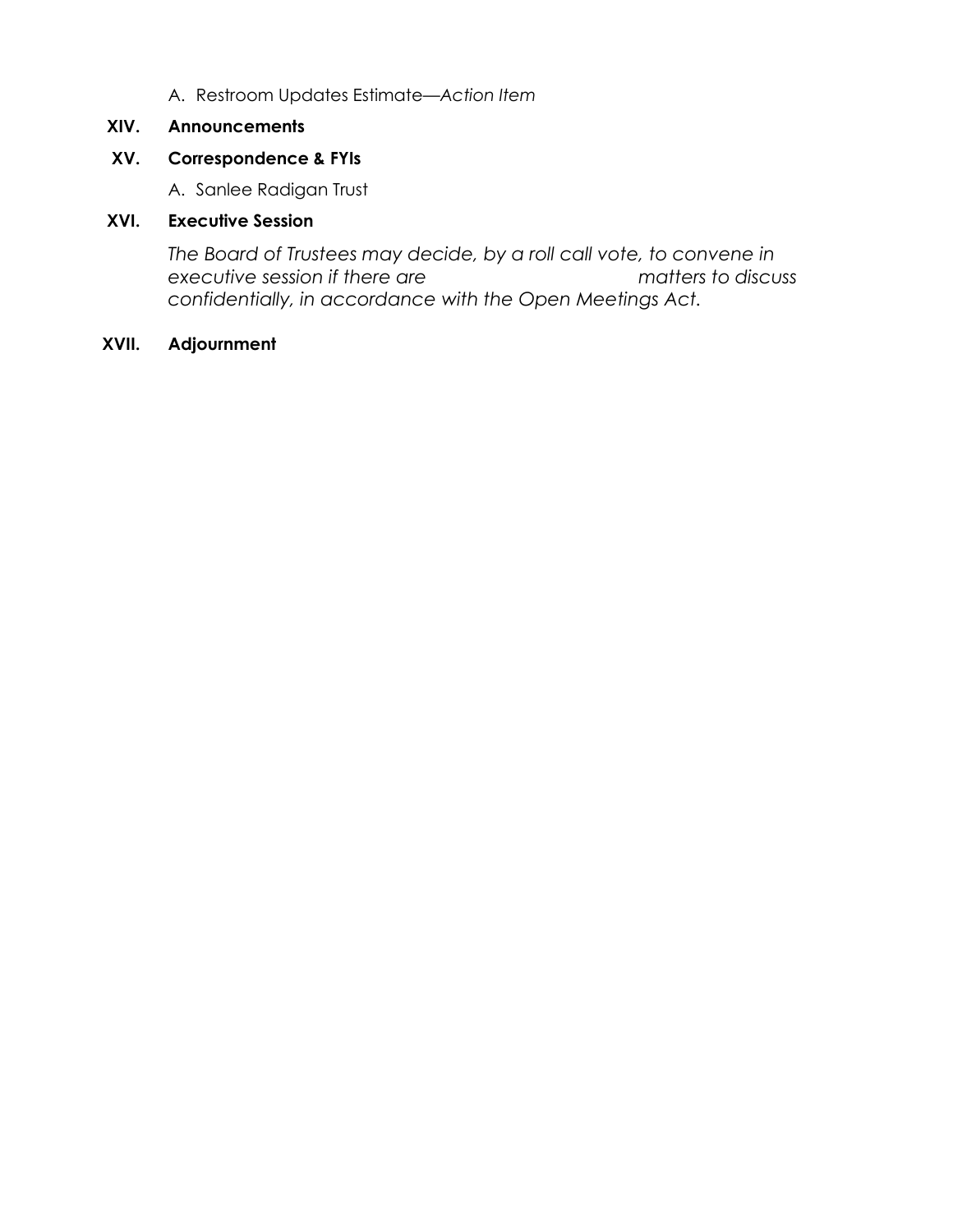# **Minutes of the Regular Board Meeting of the Riverside Public Library Board of Trustees July 13, 2021**

**Held Tuesday**, July 13, 2021 in the Great Room of the Riverside Public Library, 1 Burling Road, Riverside, Illinois, called for 7:30 pm.

**In Attendance:** Ken Circo, President; Courtney Greve Hack, Vice President; Jen Pacourek, Treasurer; Michael Hagins; and Patrick White

**Also in Attendance:** Janice Foley, Library Director; Diane Silva, Assistant Director; Jane Wilhelm, Bookkeeper; and Christine Legan, Administrative Assistant

**Absent:** Jane Birmingham, Secretary; and Christine Long

Called to order at 7:36 pm by President Ken Circo.

#### **Review of Minutes**

Jen Pacourek moved, and Courtney Greve Hack seconded, that the Board approve the minutes of the June 8, 2021 regular meeting. Ayes: Greve Hack, Hagins, Pacourek, White Nays: None Abstained: None The motion passed.

### **Review of Special Meeting Minutes**

Jen Pacourek moved, and Courtney Greve Hack seconded, that the Board approve the minutes of the June 11, 2021 special meeting. Ayes: Greve Hack, Hagins, Pacourek, White Nays: None Abstained: None The motion passed.

### **Review of Special Meeting Minutes**

Jen Pacourek moved, and Courtney Greve Hack seconded, that the Board approve the minutes of the July 1, 2021 special meeting. Ayes: Greve Hack, Hagins, Pacourek, White Nays: None Abstained: None The motion passed.

### **Review of Current Bills**

Jen Pacourek moved, and Courtney Greve Hack seconded, that the Board approve the payment of payroll checks for department numbers 001 through 004, and accounts payable check numbers 22383 through 22418, and 22420 through 22426, in the total amount of \$223,588.80, including voided check numbers 22419, which includes payroll through June 30, 2021. Roll Call Vote: Ayes: Greve Hack, Hagins, Pacourek, White Nays: None Abstained: None The motion passed.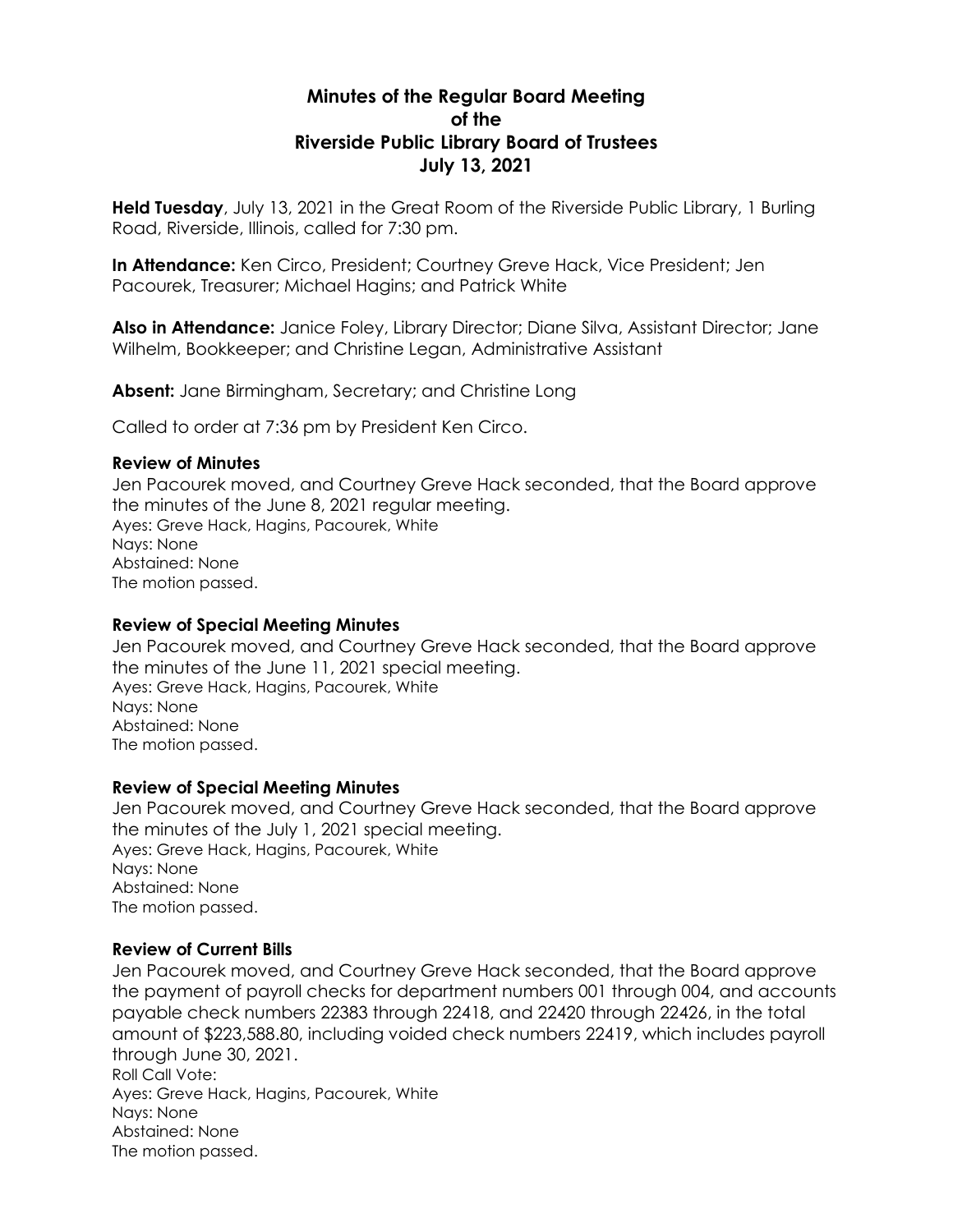## **Review of Financial Statements**

Jen Pacourek moved, and Michael Hagins seconded, that the Board approve the financial statements for June 30, 2021, subject to audit. Roll Call Vote: Ayes: Greve Hack, Hagins, Pacourek, White Nays: None Abstained: None The motion passed.

## **Committee Reports**

### **Finance***—Per Capita Grant*

The Library Director reported that the Library will be receiving a per capita grant of \$13,090.63 from the Secretary of State to be used for materials, programming and/or technology. This is an increase over last year's grant amount.

### **Finance***—Bond Funds*

The Library Director stated that all bills for the Lower Level Renovation are close to being paid off. Jen Pacourek requested an estimate of the balance remaining in the bond fund for next month's Board meeting.

### **Building and Grounds***—Masonry Work*

Ken Circo moved, and Jen Pacourek seconded, that the Board approve the proposal from Holton Bros. to repair the masonry on the southwest gable for \$19,385.00, and for Holton Bros. to complete a visual inspection of the southeast gable and report any issues.

Roll Call Vote: Ayes: Greve Hack, Hagins, Pacourek, White Nays: None Abstained: None The motion passed.

## **Building and Grounds***—Lower Level Renovation Thank You Reception*

Courtney Greve Hack stated that the small ribbon cutting ceremony held prior to the re-opening of the Lower Level was intentionally limited to a small number of guests due to COVID-19 restrictions, but that a larger celebration to honor donors and the community is being planned for August. The celebration will include a ribbon cutting to dedicate two newly named rooms: The Quiet Reading Room will be known as the Friends of the Library Terrace to acknowledge their 90 years of support and friendship; and the Library's new teen space will be christened as the Dr. David Bonnette/REEF Teen Room to acknowledge the generous donation by REEF to the Library in honor of the former District 96 Superintendent. Courtney Greve Hack suggested a planning committee meeting to finalize details of the event.

### **Building and Grounds***—New Bike Racks*

The Library Director and the Board agreed that the new bike racks installed by the Village in front of the Library look really nice and better than expected!

### **Policy & Bylaws***—Cell Phone Policy*

Courtney Greve Hack moved, and Jen Pacourek seconded, that the Board approve the Cell Phone Policy. Ayes: Greve Hack, Hagins, Pacourek, White Nays: None Abstained: None The motion passed.